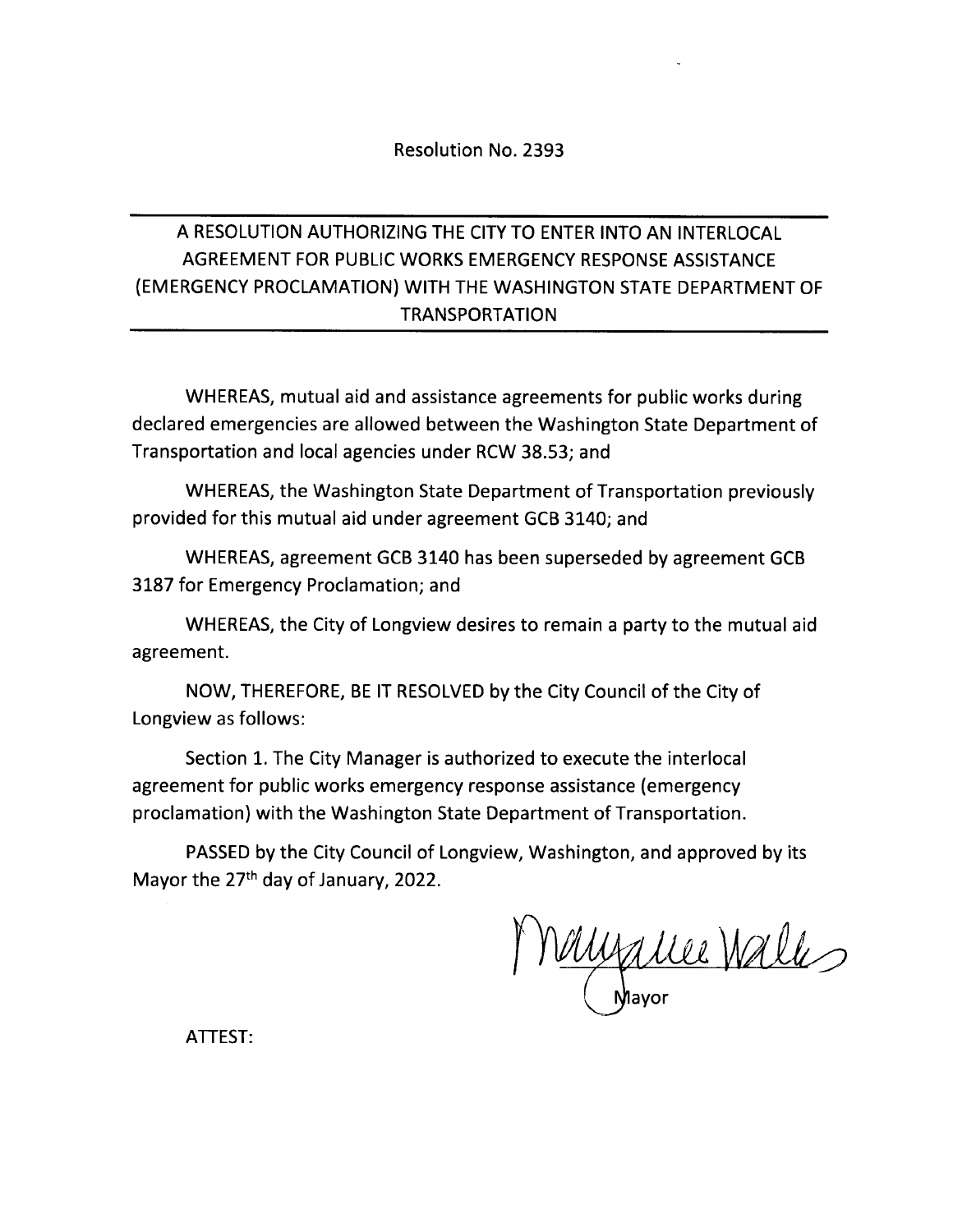# GCB 3187 Emergency Proclamation) PUBLIC WORKS EMERGENCY RESPONSE ASSISTANCE MUTUAL AID AGREEMENT

This Agreement is between those Government Agencies( local, county, tribal or state), herein after "Agency" or "Agencies," that have executed the Agreement, as indicated by the signatures at the end of this document.

- 1. The purpose of this pre- disaster agreement between the Agencies is to provide for immediate assistance to protect life and property.
- 2. This Agreement is authorized under Washington State Chapter 38.52 RCW (Emergency Management),; which is activated only in the event of <sup>a</sup> proclamation of an emergency by the local, county, tribal and/or state government approving authority.
- 3. The parties to this Agreement are responsible for the construction and maintenance of public facilities such as street, road, highway, sewer, water, and related systems during routine and emergency conditions.
- 4. Each of the parties owns and maintains equipment, and employs personnel who are trained to provide service in the construction and maintenance of street, road, highway, sewer, water, and related systems and other support.

NOW, THEREFORE, pursuant to Chapter 38. 52 RCW and in consideration of the terms, conditions, and performances contained herein, the recitals as stated above, and the attached Exhibits which are incorporated and made a part hereof,:

It is Mutually agreed as follows:

1. Request

 $\frac{1}{\sqrt{2}} \left( \frac{1}{2} \right)^{\frac{1}{2}}$ 

If confronted with an emergency situation requiring personnel, equipment or material not available to it, the requesting party( Requestor) may request assistance from any of the other parties who have executed this Agreement.

The Requestor may make the Emergency Response Assistance( Work) request by contacting the Designated Primary Contact of <sup>a</sup> participating Agency, from the list of Office of Emergency Management( OEM) signatory Agencies, by phone or email.

2. Response

Upon receipt of such request, the party receiving the request( Responder) shall immediately take the following action:

A. Determine whether it has the personnel, equipment, or material available to respond to the request.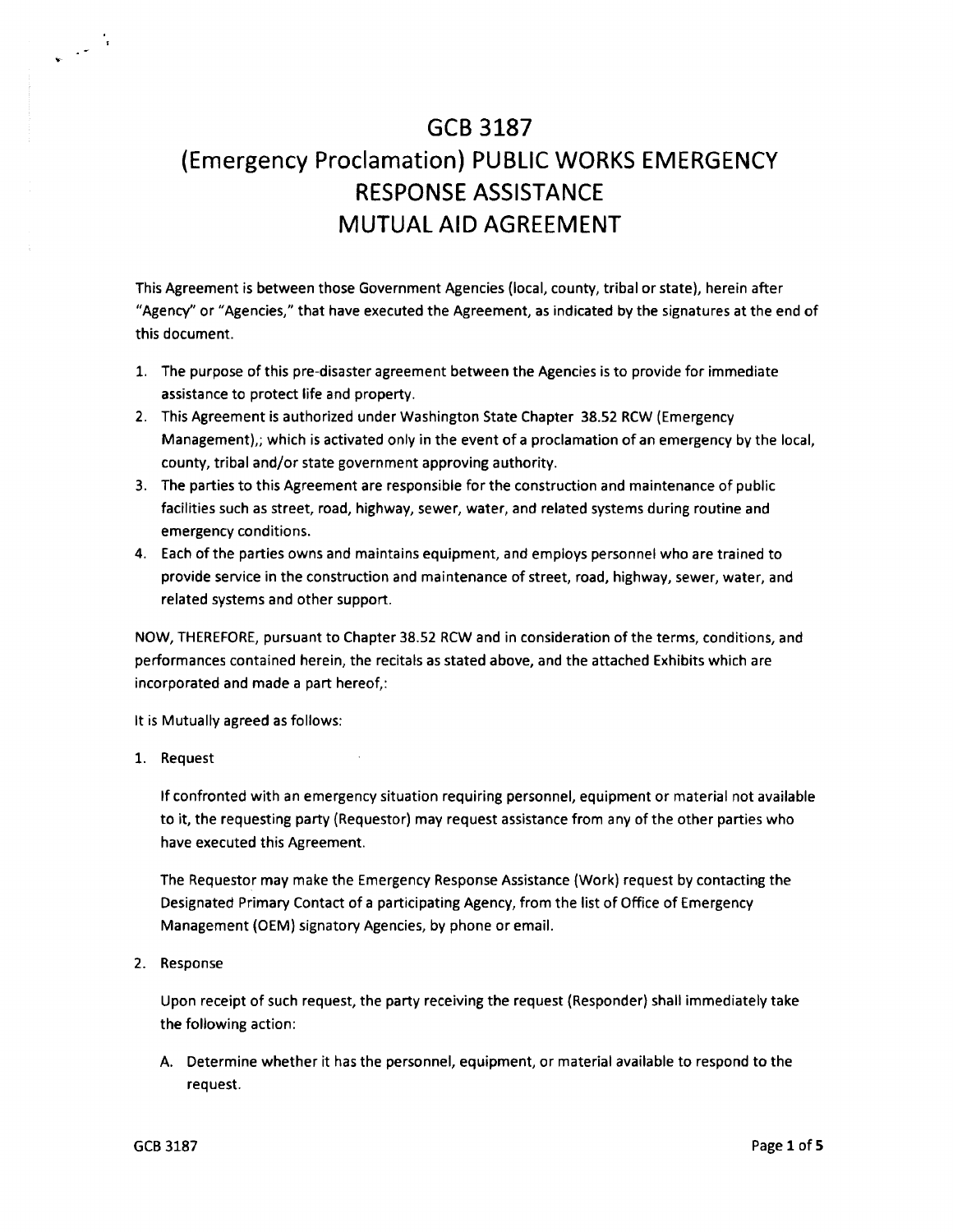- B. Determine what available personnel and equipment should be dispatched and/or what material should be supplied.
- C. Dispatch available and appropriate personnel and equipment to the location designated by the Requestor.
- D. Provide appropriate access to the available material.
- E. Advise the Requestor immediately in the event all or some of the requested personnel, equipment, or material is not available.

NOTE: It is understood that the integrity of dedicated funds needs to be protected. Therefore, Agencies funded with road funds are limited to providing services for road activities, sewer funds are limited to providing services for sewer activities and so on.

3. Incident Commander

The Incident Commander of the emergency shall be designated by the Requestor, and shall be in overall command of the operations under whom the personnel and equipment of the Responder shall serve. The personnel and equipment of the Responder shall be under the immediate control of <sup>a</sup> supervisor of the Responder. If the Incident Commander specifically requests <sup>a</sup> supervisor of the Responder to assume command, the Incident Commander shall not, by relinquishing command, relieve the Requestor of responsibility for the incident.

4. Documentation

Documentation of hours worked, and equipment or materials used or provided will be maintained on a shift by shift basis by the Responder, and provided to the Requestor as needed.

5. Release of Personnel and Equipment

All personnel, equipment, and unused material provided under this Agreement shall be returned to the Responder upon release by the Requestor, or on demand by the Responder.

6. Compensation

It is hereby understood that the Responder will be reimbursed (e.g. labor, equipment, materials and other related expenses as applicable, including loss or damage to equipment) at its adopted usual and customary rates. Compensation may include:

- A. Compensation for workers at the Responder's current pay structure, including call back, overtime, and benefits.
- B. Compensation for equipment at Responder's established rental rate.
- C. Compensation for materials, at Responder's cost. Materials may be replaced at Requestor's discretion in lieu of cash payment upon approval by the Responder for such replacement.

 $\pmb{\mathsf{v}}$ 

 $\frac{1}{2}$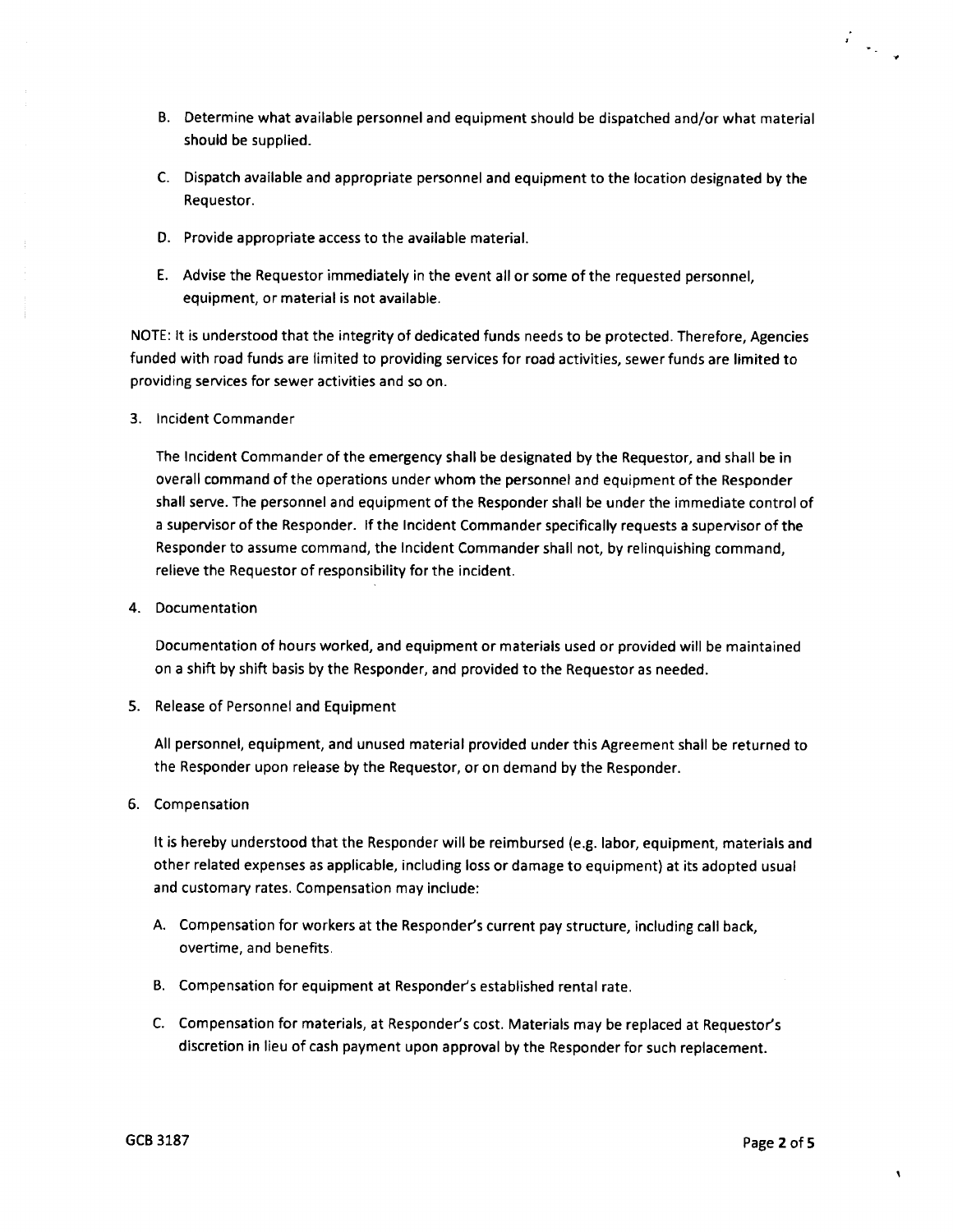D. The Responding Agency shall submit a Mutual Aid Cost Recovery Submittal( Exhibit A) and itemized voucher of costs to the Designated Primary Contact of the Requesting Agency within sixty( 60) days after completion of Work( RCW 38. 52. 080). Unless otherwise agreed, the Responding Agency shall receive reimbursement within ninety( 90) days after the voucher submittal date.

Note: after execution of the Agreement the participating Agency Designated Representative will be provided the electronic fillable pdf of Exhibit A)

#### 7. Indemnification

 $\mathcal{L}(\mathbf{z})$ 

The Responding Agency shall have no responsibilities or incur any liabilities because it does not provide resources and/or services to any other party to this Agreement.

- A. All privileges, immunities, rights, duties and benefits of officers and employees of the Responding Agency shall apply while those officers and employees are performing functions and duties on behalf of the Requesting Agency, unless otherwise provided by law. Employees of the Responding Agency remain employees of the Responding Agency while performing functions and duties on behalf of the Requesting Agency (RCW 38.52.080).
- B. To the extent permitted by law, the Requesting Agency shall protect, defend, hold harmless and indemnify all other Responding signatory Agencies, and their officers and employees from any and all claims, suits, costs, damages of any nature, or causes of action, including the cost of defense and attorney's fees, by reason of the acts or omissions, whether negligent, willful, or reckless, of its own officers, employees, agency or any other person arising out of or in connection with any acts or activities authorized by this Agreement, and will pay all judgments, if any, rendered. This obligation shall not include such claims, costs, damages or other expenses, which may be caused by the sole negligence of the Responding Agencies or their authorized agents or employees.
- 8. Worker Compensation Withholdings and Employer Liability

Each party shall remain fully responsible as employer for all taxes, assessments, fees, premiums, wages, withholdings, workers compensation and other direct and indirect compensation, benefits, and related obligations with respect to its own employees. Likewise, each party shall insure, selfinsure, or both, its own employees as required by Washington Revised Code of Washington ( RCW).

- 9. The Agreement
	- A. It is understood that all parties may not execute this Agreement at the same time. It is the intention of the parties that any governmental entity in the State of Washington may enter into this Agreement and that all parties who execute this Agreement will be considered to be equal parties to the Agreement. The individual parties to this Agreement may be" Requestor" or "Responder's" as referred to in Section 1. and 2. above, to all others who have entered this Agreement.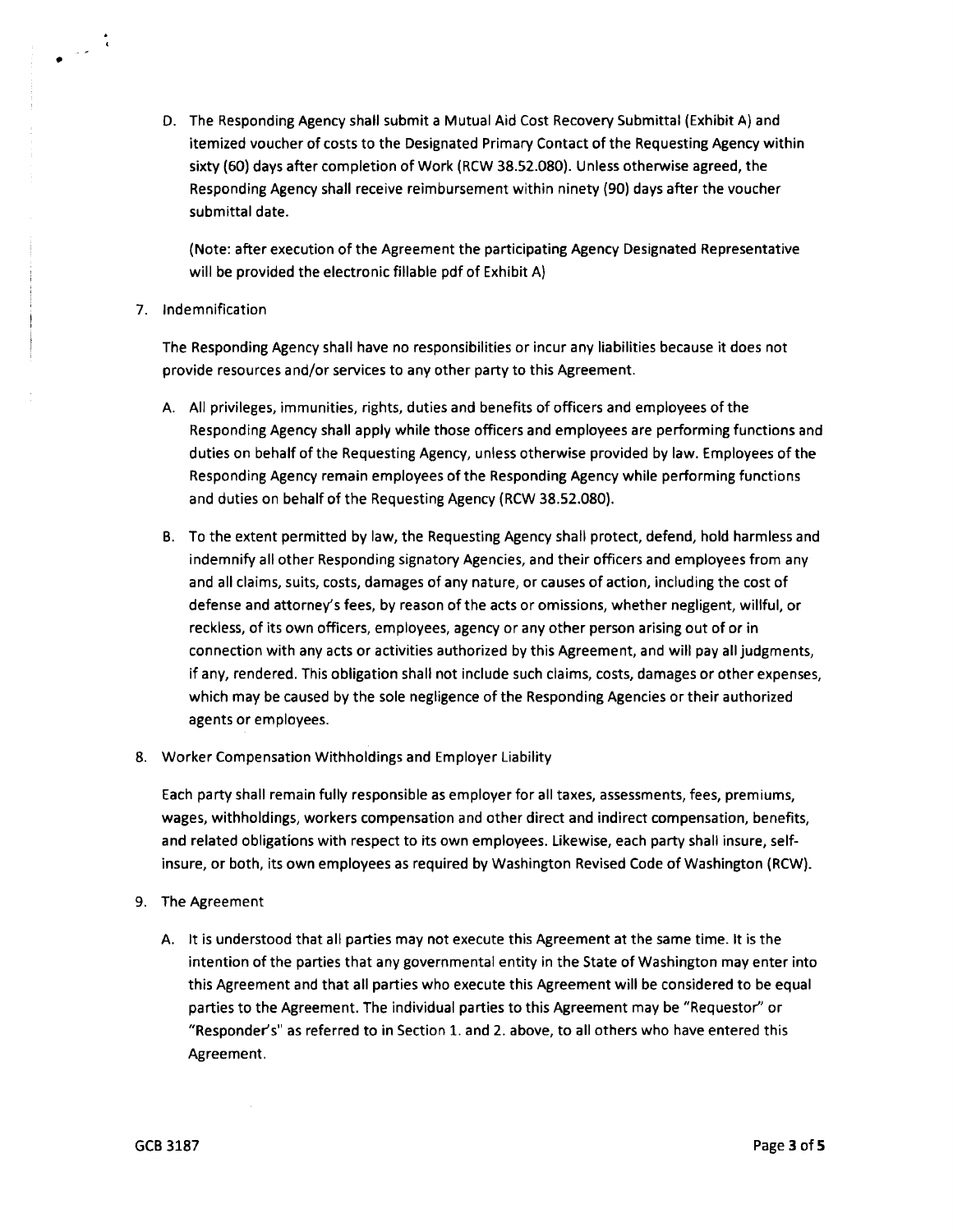- B. Authorization and approval of this Agreement shall be in a manner consistent with the Agency's current procedures. This Agreement shall be effective upon approval by two or more Agencies and shall remain in effect as long as two or more Agencies are parties to this Agreement. Upon execution of this Agreement, the Agency shall send an original or <sup>a</sup> certified copy of the Agreement to the Washington State Department of Transportation, Office of Emergency Management (OEM). The OEM shall maintain a list of all signatory Agencies.
	- 1) Written notice of intent to terminate this Agreement must be given to all other parties on the master list of parties at least 30 days prior to termination date. This notice shall automatically terminate the Agreement as to the terminating party on the date set out in the notice unless rescinded by that party in writing prior to that date.
	- 2) Termination will not affect a party's obligations for payment arising prior to the termination of this Agreement.

10. Non-Exclusive

i

This Agreement is not intended to be exclusive among the parties. Any party may enter into separate cooperative assistance or mutual aid agreements with any other entity. No such separate agreement shall terminate any responsibility under this Agreement.

11. Parties to This Agreement

Participants in this Agreement are indicated on the following pages, one party per page.

IN WITNESS WHEREOF, the parties hereto have caused this Agreement for Public Works Emergency Response Assistance to be executed by duly authorized representatives as of the date of their signatures.

### WASHINGTON STATE DEPARTMENT OF TRANSPORTATION

Pasco Beledit VIII Date

State Maintenance Engineer Washington State Department of Transportation

APPROVED AS TO FORM

Scott L. Løckwood Assistant Attorney General

 $\frac{8}{100}$ 

 $8/16/2019$